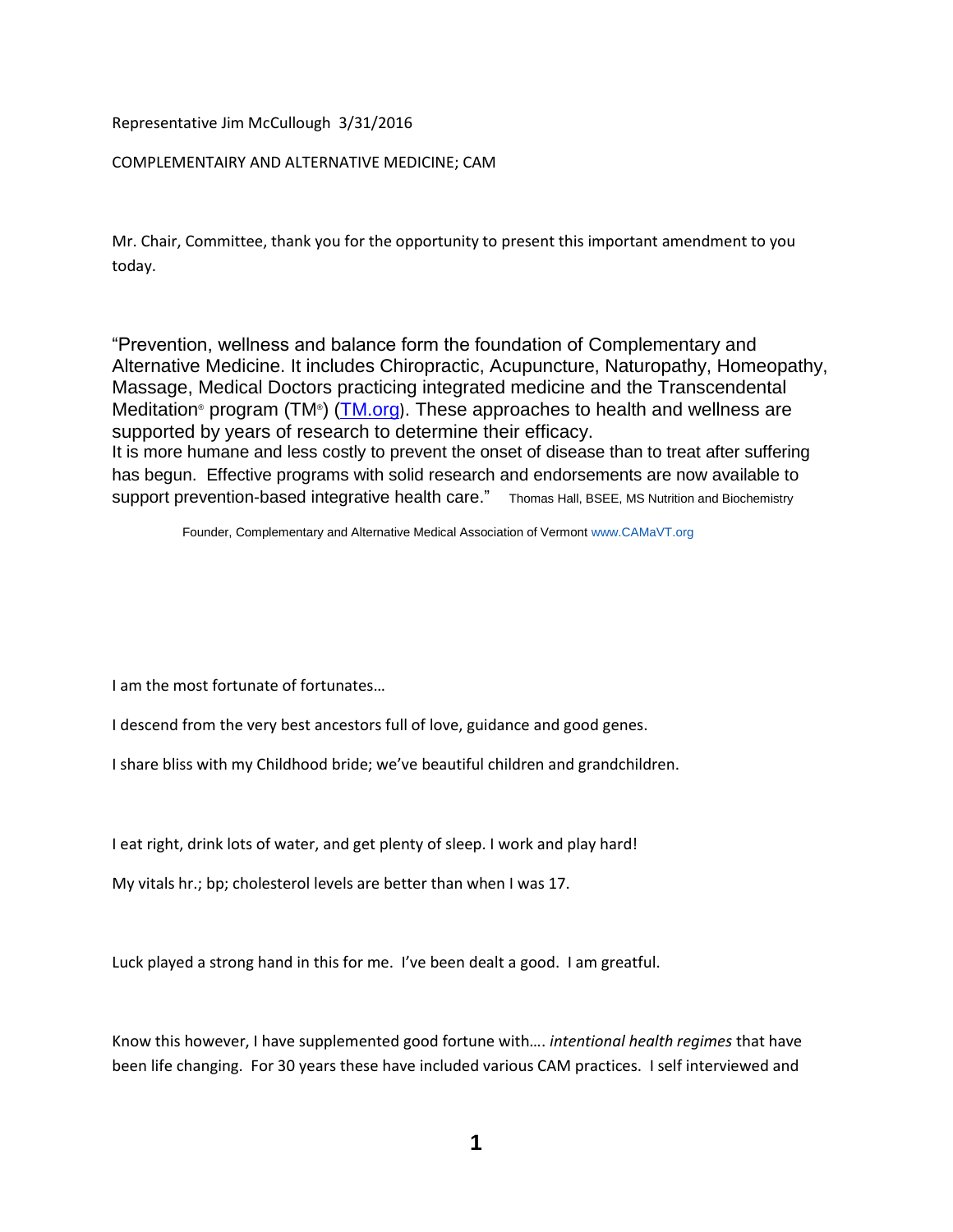confronted my ACE, thanks to House Healthcare Committee. These practices have produced demonstrable and quantifiable successes!

That was the warm up; now the pitch!

#### H.866

Representative McCullough of Williston moves that the bill be amended by adding a new section to be Sec. 2 to read as follows:

Sec. 2. COMPLEMENTARY AND ALTERNATIVE MEDICINE; REPORT

(a) For each prescription drug that the Green Mountain Care Board places on the list developed pursuant to Sec. 1(b) of this act, the Board shall consider the disease or other condition for which the drug is approved by the U.S. Food and Drug Administration or for which it is commonly prescribed for "off-label" treatment and whether each such disease or condition may be treated with complementary and alternative medicine in lieu of the drug or as a complement to a lower dosage of the drug. In its consideration, the Board shall review relevant studies published in peer-reviewed scientific journals and other evidence-based materials and may consult with interested stakeholders and others knowledgeable about the use of complementary and alternative medicine and its application to treating and preventing diseases and conditions.

(b) On or before January 15, 2017, the Board shall report its findings and recommendations to the House Committee on Health Care and the Senate Committees on Health and Welfare and on Finance, including:

(1) the diseases and conditions identified;

(2) the evidence supporting the use of complementary and alternative medicine in the treatment or prevention of some or all of the diseases and conditions identified;

(3) the estimated savings to the health care system from the use of complementary and alternative medicine in lieu of or in addition to prescription drugs; and

(4) the Board's recommendations, including proposed statutory changes to effect the Board's recommendations.

and by renumbering the existing Sec. 2, effective date, to be Sec. 3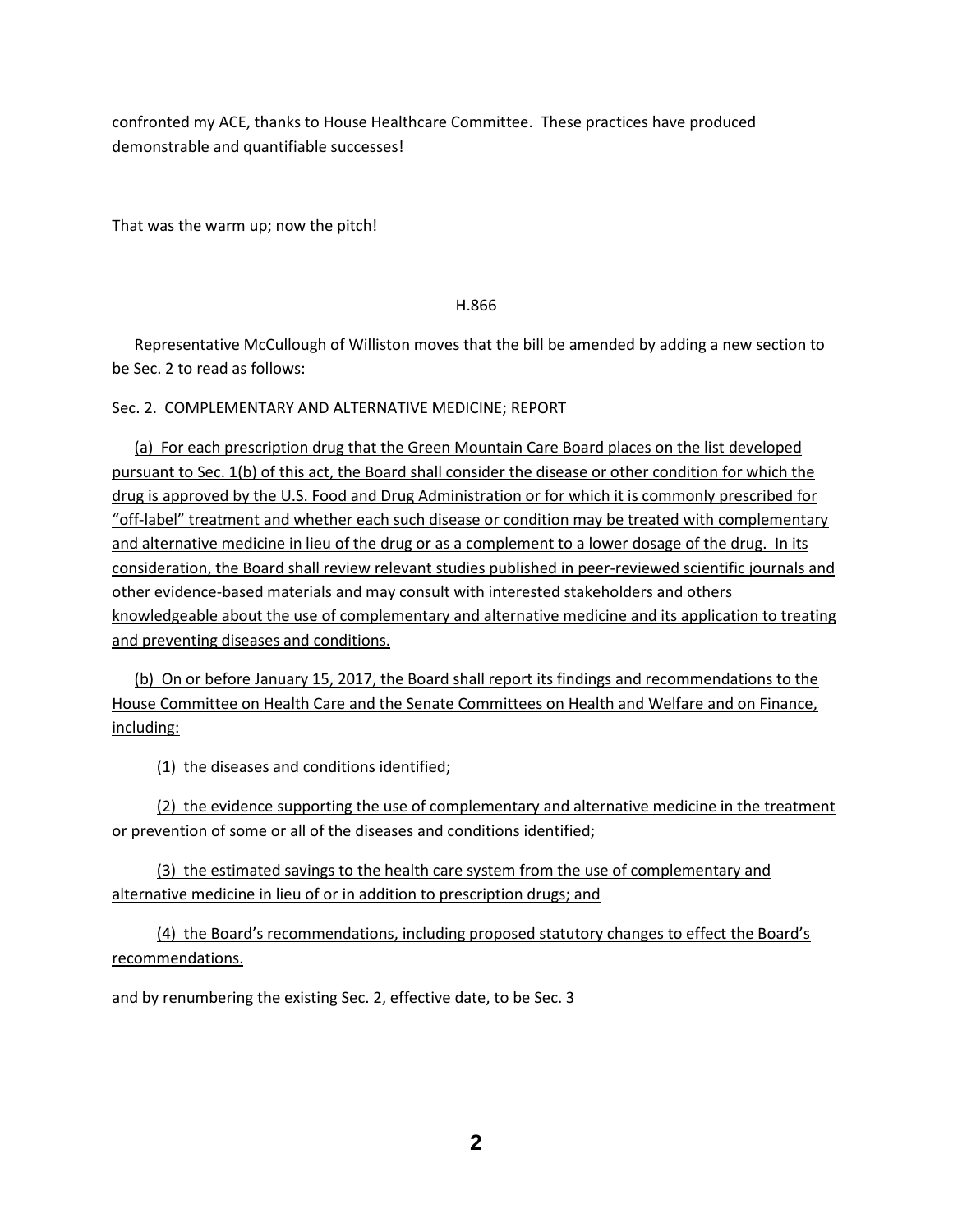# **Rep. Jim McCullough attachment to testimony Scientific Evidence that CAM and Integrative Health Reduce Pharmaceutical Utilization And Total Health Care Costs** B**y Improving Health**

# Testimony before the Vermont House Health Care Committee House Bill H.866 Thursday March 31, 2016 Thomas Hall, CAM Association of VT

There are two complementary ways to reduce health care and pharmaceutic expenditures that should be pursued in parallel:

1) Control cost.

2) Reduce costs by funding evidence-based complementary and alternative services that promote health, wellness and wellbeing and prevent the onset of disease with far less negative side effects.

Prevention, wellness, maintaining balance and enlivening the body's natural ability to heal itself form the foundation of Complementary and Alternative Medicine (CAM).

CAM includes Chiropractic, Acupuncture, Naturopathy, Homeopathy, Massage, Medical Doctors practicing [Integrative health,](https://www.uvm.edu/medicine/pih/) the Transcendental Meditation® program (TM<sup>®</sup>) [\(TM.org\)](http://www.tm.org/) and much more. These approaches to health and wellness are supported by years of research to determine their efficacy.

# **Why Not Fully Fund That which was the Greatest Potential to Improve Health and Prevent the Onset of Disease and Suffering?**

The potential savings from increased funding of Disease Prevention is 70%. The potential savings from increased funding of Medical Care is only 4%.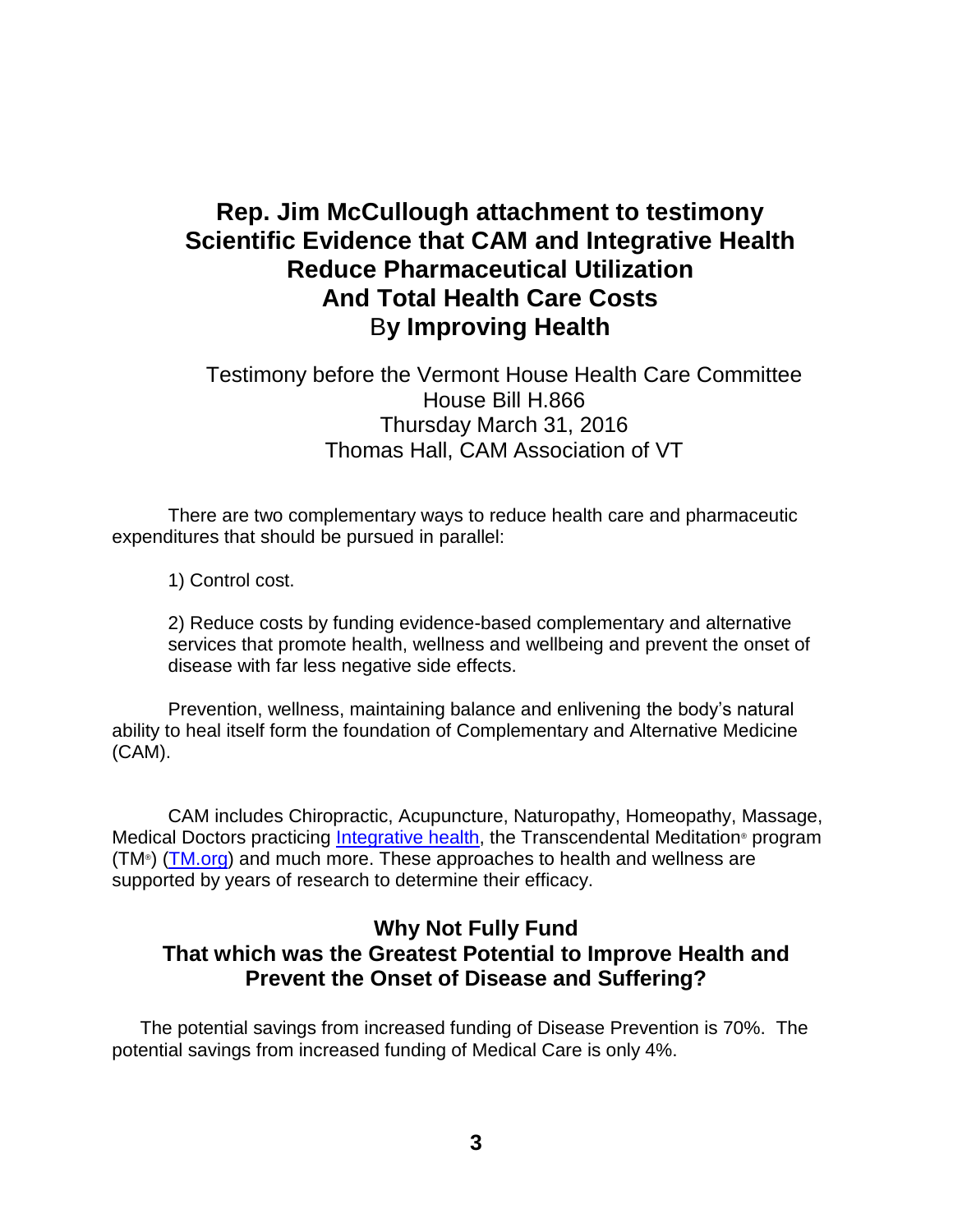Americans spend a mere 3% of their health care dollars on disease prevention and 97% on medical care. This is totally out of balance. Balance needs to be restored.



NEW KNOWLEDGE FOR NEW RESULTS: 1<sup>st</sup> World Publishing Fairfield, IA. Page 116

# **Complementary and Alternative Medicine Research Findings**

CAM providers practice a [less expensive](http://www.ncbi.nlm.nih.gov/pmc/articles/PMC1513668/) form of medicine.

### **Acupuncture**

Decreased spending on: Primary Care, All outpatient services, Pathology services, All surgery, All pharmaceuticals, specifically GI and Pain medications An analysis of over 18,000 insurance claims in New York

### **Chiropractic**

40% [lower health care costs](http://www.chiro.org/LINKS/ABSTRACTS/Cost_of_Care_for_Common_Back_Pain.shtml) for low back pain than by medical doctor

60% of Chiropractic Primary Care Physicians managed their enrolled patients [without requiring a referral](http://www.chiro.org/ChiroZine/ABSTRACTS/Clinical_Utilization_and_Cost_Outcomes.shtml) to a conventional medical specialist

### **Naturopathic care**

Cost insurers [\\$9.00 per enrollee](http://www.naturopathic.org/Files/Advocacy/2012%20Naturopath%20DC%20FLI%20WHITE%20PAPER.pdf) vs. \$686.00 for conventional care in WA State.

### **Homeopathy**

15.4% [lower costs](http://www.karger.com/Article/Abstract/334797) than conventional medicine (COM)

## **Transcendental Meditation**® (TM® ) [\(TM.org\)](http://www.tm.org/)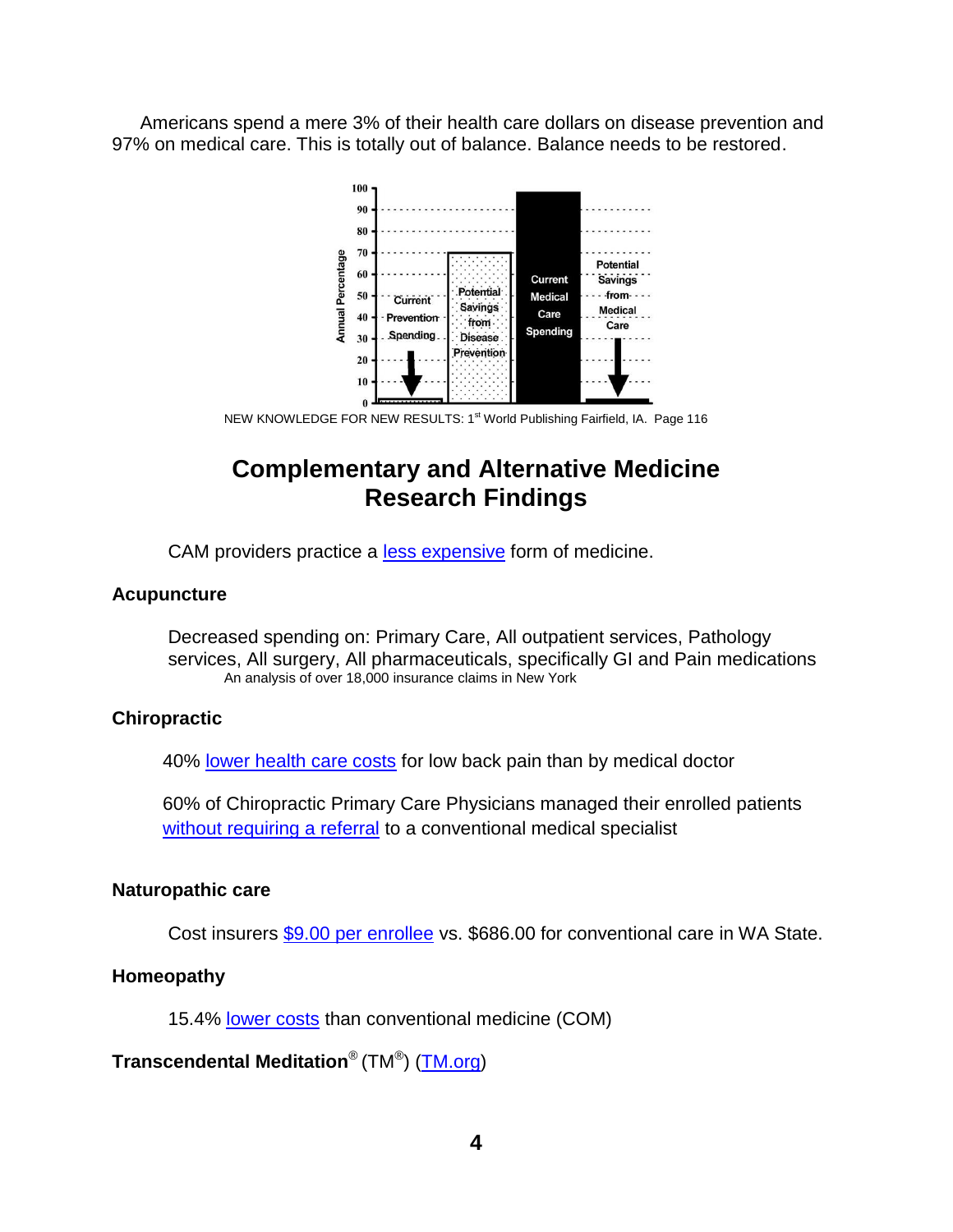Transcendental Meditation (TM) technique [\(TM.org\)](http://www.tm.org/) is a [prevention-oriented](http://www.ihpc.org/what-we-do/why-is-public-policy-the-solution/) an[d](https://nccih.nih.gov/about/plans/2011/introduction.htm) [evidence-based](https://nccih.nih.gov/about/plans/2011/introduction.htm) health care service. More than 380 peer-reviewed [research studies](http://www.tm.org/research-on-meditation) on the TM technique have been published in over 160 scientific journals. They verify that the TM technique [dissolves stress,](http://www.tm.org/reduced-stress-and-anxiety) [prevents the onset of disease](http://www.tm.org/blog/maharishi/transcendental-meditation-rx-for-good-health/) and [reduces disease](http://www.tm.org/research-on-meditation)  [in all major categories.](http://www.tm.org/research-on-meditation)

One time tuition fee yields life time benefits and spontaneous wise life style choices.

The addition of this powerful tool would make a primary care physician's treatments more effective. It not only manages stress it effectively dissolves stress.

The savings from teaching TM to Medicare patients will reduce the budget deficit problem.

### **TM- 48% Reduction in Heart Attack, Stroke, and Death**

Decreased Heart Attacks, Strokes, and Death through the Transcendental Meditation technique



A study of heart patients found that during a 5.4-year followup those who were randomly assigned to the Transcendental Meditation program decreased by 48% on a composite of heart attacks, strokes and death compared to health-education controls.

Reference: Circulation Cardiovascular Quality and Outcomes 5, no. 6 (2012): 750-758.

[Circulation: Cardiovascular Quality and Outcomes.](http://circoutcomes.ahajournals.org/content/5/6/750.full.html?ijkey=QPXb9AXO7LBwSjG&keytype=ref) *[2012; 5: 750-758](http://circoutcomes.ahajournals.org/content/5/6/750.full.html?ijkey=QPXb9AXO7LBwSjG&keytype=ref)*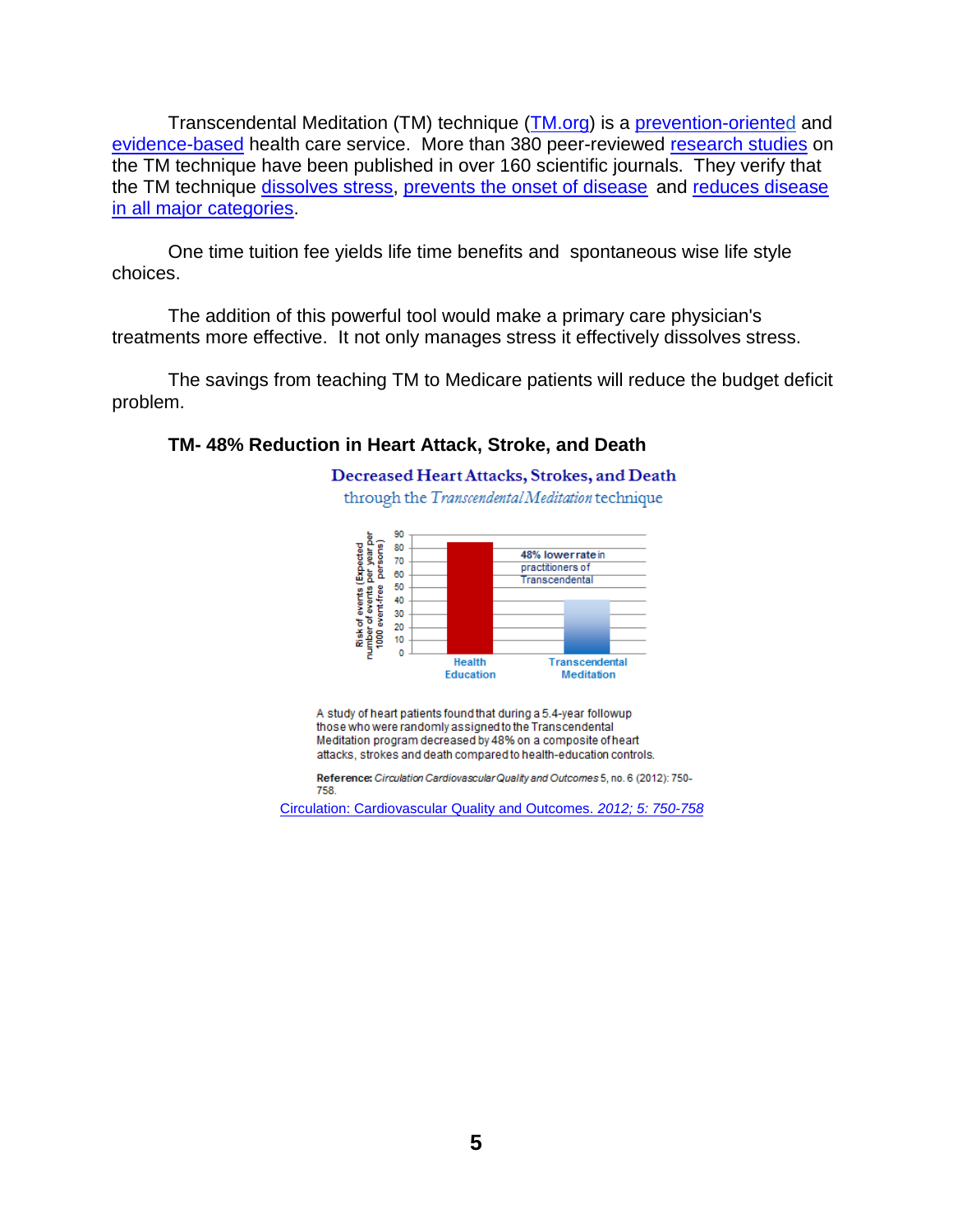## **TM Hypertension**



As [effective as blood pressure reducing drugs](http://portals.mum.edu/inmp-research) in reducing blood pressure

### **TM Diabetes**

Significantly reduces [insulin resistance](http://archinte.jamanetwork.com/article.aspx?articleid=410453) and need for insulin

**TM Opiate Addiction** 

### **TM is a Self-Recovery technique Twice as effect than drug therapy Without negative side effects**

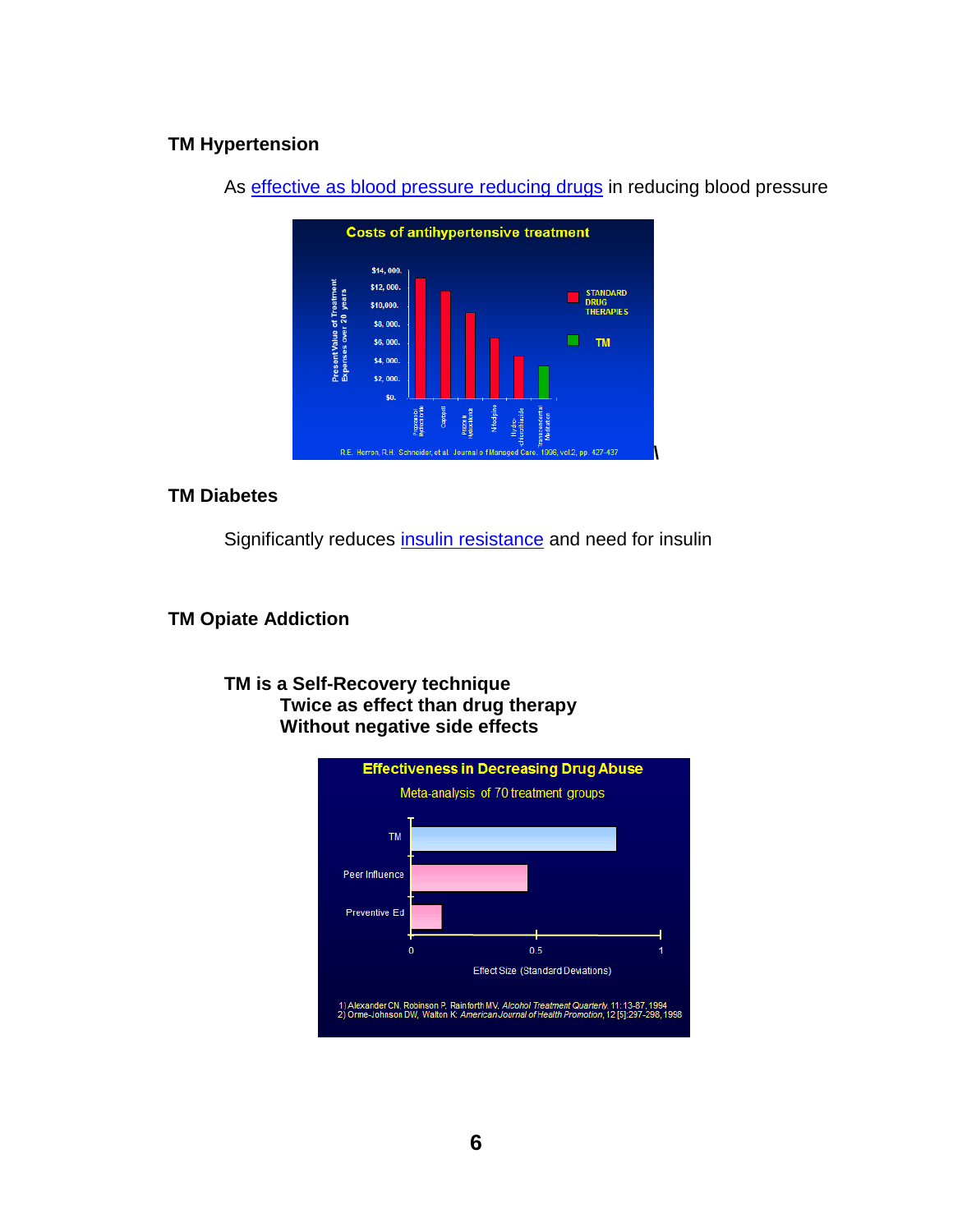### **TM American Heart Association**

**Recommends the Transcendental Meditation technique** [\(Hypertension.2013;61:00-00\)](http://hyper.ahajournals.org/content/early/2013/04/22/HYP.0b013e318293645f.full.pdf) [\(Summary\)](http://www.tm.org/american-heart-association)

Has noted [that stress is the basic cause of more than](http://www.huffingtonpost.com/heartmath-llc/how-stress-affects-the-body_b_2422522.html) 60 percent of all [human illness and disease](http://www.huffingtonpost.com/heartmath-llc/how-stress-affects-the-body_b_2422522.html)

### **TM reduces medical expenses including pharmaceuticals**

55% [for adults](http://www.alkalizeforhealth.net/Ltmhealth4.htm)

#### 70% for [the elderly](http://sante-conscience.fr/medias/Herron-frais-ages-2005.pdf)



Years

Medical expenditures for people over 65 decreased 14% per year after learning TM, reaching a 70% reduction relative to non-TM controls after only five years.

Reference: Journal of Social Behavior and Personality 17 (2005): 415-442.